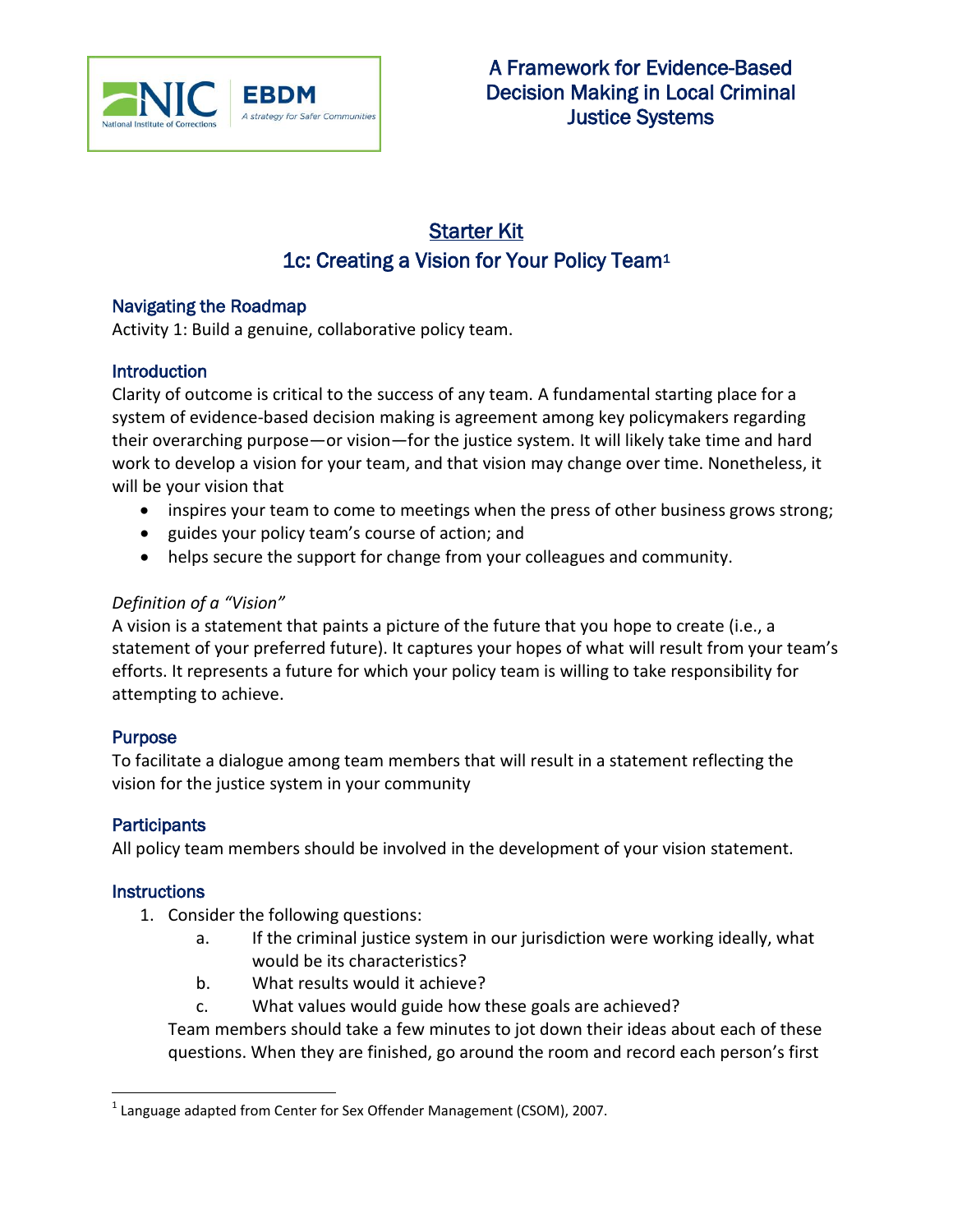response on a flip chart. Go around the room again and note each person's second response. Continue this process until all ideas are recorded for all three questions.

- 2. Review the ideas generated. Discuss each one and ensure that its meaning is clear. Eliminate duplications. To answer each question, develop a statement or set of statements that reflects the consensus of the team.
- 3. If multiple statements are produced, prioritize these by asking each member to rank order the statements, then tally the "votes" for each statement. Select the portions of the prioritized statements that resonate with team members.
- 4. From these, craft a single vision statement that reflects all of the agreed-upon ideas and comments.
- 5. This process may take some time; you may not be able to complete this work in one session or even as a full team. Often it is useful to form a subcommittee to craft a proposed vision statement based on the concepts/statements developed by the full team.

# Tips

- Remember that your vision statement should be energizing and inspiring and, when completed, describe your hopes for the future.
- Avoid getting hung up on your current situation, limitations, or tasks needed to reach your vision. The vision statement is about where you want to go and why.
- Make the creation of your vision statement an integral part of your early work together.
- Resist the urge to "just get it done."
- Keep it simple. Your vision statement should be easy to explain and easily understood by non-team members. Avoid jargon.
- Keep it short. The details belong in your mission statement and goals.
- Work on your vision statement until it truly represents the hopes of everyone on the team. It should be a powerful and compelling statement.
- Use the vision statement as a touchstone for your ongoing efforts. Once it is completed, display your statement during each meeting.
- Revisit your vision statement from time to time, and change it as your work together evolves.